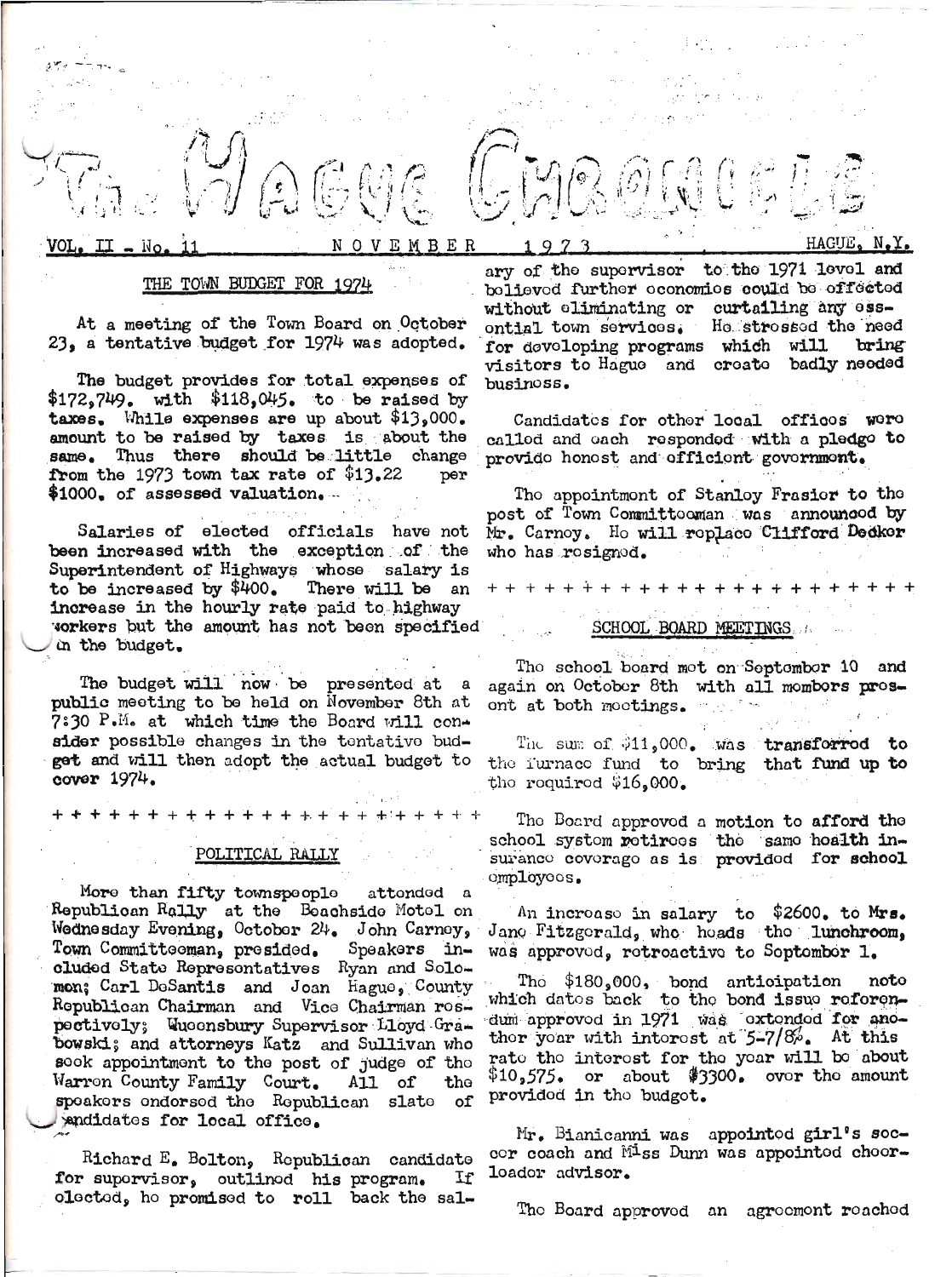THE HAGUE CHRONICLE is edited and published monthly by Emil Socrup, Box 2504, Silvor Bay Now York, 12874. It is mailed free-of=charge to all residents of the Town of Hague. It is supported financially by civic mindod citizons and local civic organizations. News items and announcements of general in- program. torost to the people of Hagne are solicited.

(continued from Page one) by nogotiators for tho toacher's union, thus rosolving all contractual matters with the toachors.

Mr. Moola reported that cafeteria costs are excalating. For September and two wooks into Octobor, costs amountod to \$2000. while \ incomo was only  $$1100.$ 

After determining that the costs were prohibitive, the Board voted to rescind its provious action in providing modical and rotiromont bonofits to now school omployoos.

# TOWN BOARD HEETINGS

**+ + + + + + + + + +** 

The Town Board mot on September 11 and again on Octobor 9 with all mombors present at both nootings.

Bids word solicited for painting the trim on the Town Hall. Contract was let to David Hoffay, the low biddor, and the work has now boon completed.

The car crushor company arrived in Hague as scheduled and removed over tyo hundred junk cars. The company also agreed to pick Superintendent of Highways up scrap iron at tho sanitary landfill.

Bids were solicited for the 1966 Dodge  $i + + + + + + +$ highway truck. Latham Motors of Latham, N. Y. submitted the high bid  $-$  \$875.00.

Frod Sprooman was appointed dog enumerator. cóns

Foderal Revenue Sharing funds for the period hatchery systems. Foderal Revenue Sharing funds for the period hatchery systems. Mature fomales will be<br>July 1, 1973 to June 30, 1974 have been cut notted this fall which will produce approx-"in half and the town will receive only \$9009 imately 220,000 eggs for hatchery raising. for the entire year. A rosolution adopted appropriating the funds. The largesthold at the hatchery for one year and will cutback from the provious year is for high- be returned to the lake next fall. way construction with \$5000. appropriated. ies experts maintain that retaining fish in - (Last year \$17,250 was expended for truck, the hatcheries for a year is costly but the plow, sweeper, ote,). Other appropriations: survival rate is much greater than spring-Fire Dopartmont =  $$400;$  Ambulanco Corps ...

\$200. Boach, Park, otc. - 9909; Library Planning Board - \$200; Youth<br>\$100; Town Hall (heating system,  $$100$ \$ Youth Board  $-$  \$100; office addition,  $\circ \text{tc}$ .) -  $\$1000\degree$ and Communications system - \$600. Tho sum of \$100. Was appropriated to administer the

A resolution to the monory of Thomas  $\mathbb{F}_{\bullet}$ Smith was adopted and a copy sent to Mrs. Edith and son William Smith.

**+ + + + + + + + + + + + + +** 

#### THE CANDIDATES

Horo's the way the local candidates line up for the election on November 6: (R) Ropublican; (D) Domocrat; (Ind) Indopendent;  $(i)$  Incumbont.

Supervisor -- $R.E.$  Bolton (R) - W.K. DoLarm (D)(i)

Town Justico --Harvoy Yaw  $(R)$  - Robort E. Donno  $(D)(1)$ 

Councilman --

Joe Streeter (R) . Clifton Frasier (Ind)

<u>Town Clork</u> --Mary Alico Scripturo (R)

 $\lambda$ ssossor (4 yoars) Jamos McKoo (R)(i) - Honry Watts (D)

 $\Lambda$ ssossor (2 Yoars)  $Jack$  E. Bolton  $(R)(A)$  - Tom Stull  $(D)$ 

Dan Boldon  $(R)(i)$  . Ray Monroe (Ind)

#### MORE LAKE TROUT

Boginning in 1974 and continuing for fivo years, Lake George will receive 50,000 yearling lake treatment your from the State De-For reasons which are not entirely clear, partment of convironmental Conservation's was At loast 50,000 of the young fish will be Fishor-

 $11 - 12$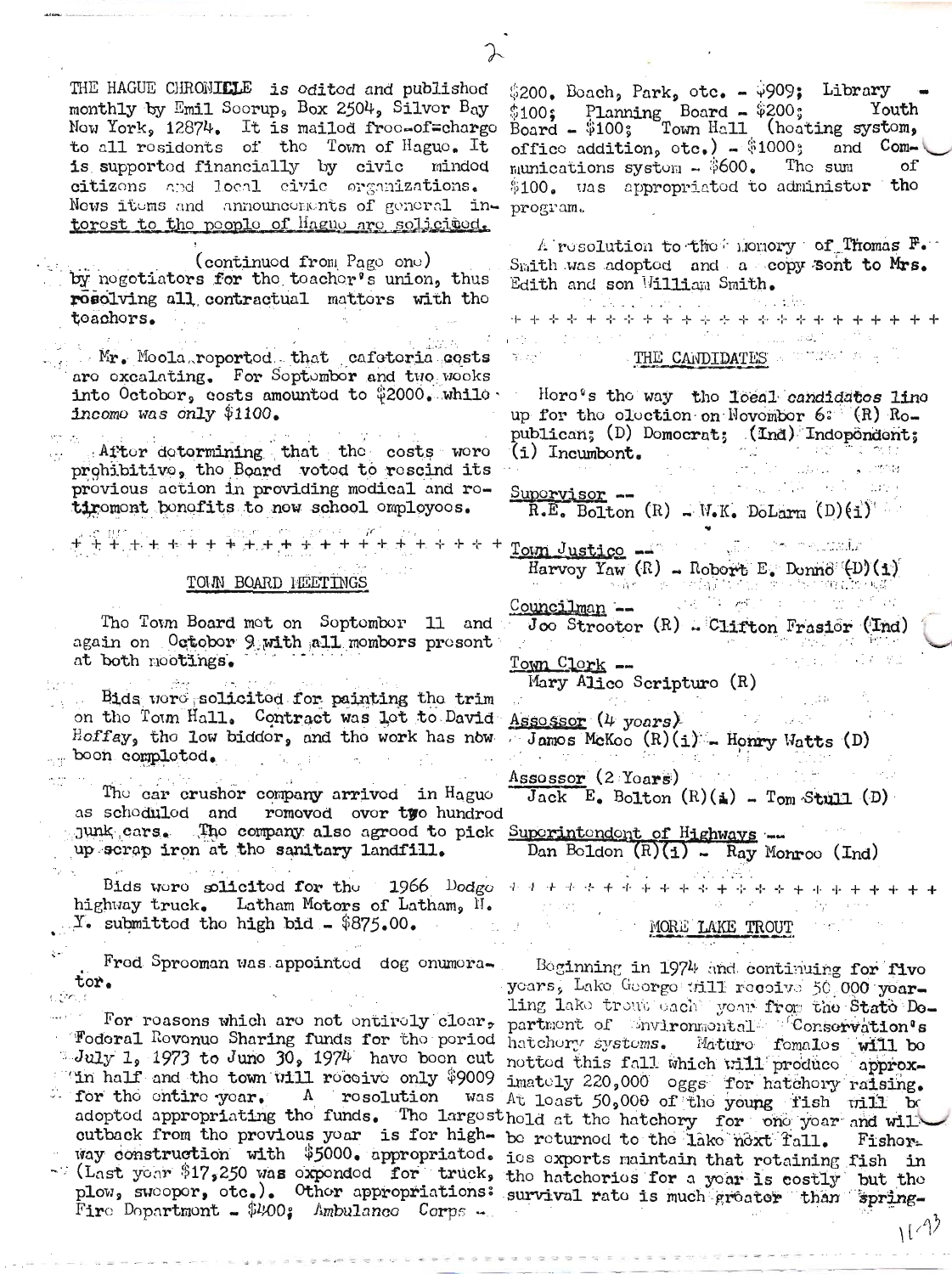stocked fingerling fish or fish naturally hatched in the lake.

# 

## VOTING MACHINE INSTRUCTION

The voting machino, set up as it will be on election day, will be available for inspoction and instruction from 7 to 8:30 P.H. on October 31, November 1 and 3. In addition to the names of the candidates, there will be a transportation bond issue referen- Club. dum and a number of amondments to the state<br>constitution to be voted upon. Incidentally 58 new votors were rocently registered.

#### SNOMOBILES

An increase in snowmobile activity is anticipatod this winter with an appropriation<br>of \$99,000. by Warren County to provide and maintain snowmobilo trails. In addition, local snowmobile onthusiasts have organized the Hague on Lake Goorge Snowmobile  $C1ub$ with W. Koith DeLarm as prosident.

At the moment, mombers of the club are<br>bridge on trails in the area which hopefully will tie in with trails being propared by noighboring towns. Eventually it will be possible to go by snowmobile to Ticonderoga, Bolton Landing, Brant Lake and other towns, without using any of the highways. When completed, there will be about 100 miles of snowmobile trails in the area.

## TOWN ROAD WORK COMPLETED

Improvements to town roads have been comploted for this year with almost two milos of black-top resurfacing. The road leading Frasier in the total amount of \$1,350. ened and prepared for black-topping noxt The east end of Split Rock Road, yoar. Fitzgerald Hill Road and about a third of a mile of Decker Hill Road were also re-surfaced. Under the so-called Denovan Plan, Hague will repoive state aid to the extent of 25% of the cost of constructing the Forst Bay Road.  $\mathbf{A}$ 

ploted for the town to plow and sand State eldest son Elton. A younger son, Helder, Route 9M from Tongue Mountain north to the resides in Goorgia.

Ticonderoga line. The state will do the sanding. Moanwhile both the county and town will each plow and sand their own roads.

#### 

### LEON G. WELLS

Leon G. Wolls passed away on October 11 at the Moses-Ludington Hospital in Ticonderoga. Nr. Wells was 78 years of ago and a life member of the Hague fish and Game

For many years he had been employed as a garage mochanic although in later life ho bocamo a farmor and was ongagod in logging

Survivors include his wife, Myrtle; a son, Loo and a daughtor, Mrs. Ernost Jordon both of Hague. Ho is also survivod by fivo grandohildron and 14 groat-grandchildron.

Funeral services were held on October. 13th with burial at the flague Cometery.

+ + + + + + + + + + + + + + + + + + + +

#### HAGUE SCHOLARSHIP FUND INCREASES

The Hague Contral School Scholarship which was established in 1971 with an initial grant of \$6,000. from Mrs. Mary Bosto, has not grown to \$7,216,45. Have contributions have been received in memory of the lato Thomas F. Smith who passed away on August 29.

Awards are made by the scholarship committoo to provido assistanco to graduates of Hague Highschool who are going on to post-highschool education. Thus far awards have boon made to Donnis Trombley, Torosa Thiboault, Mary Both Fitzgerald and Ernest

## NINETIEIH BIRTHDAY

Mrs. Kato Rising colobratod hor  $90th$ birthday on September 15 at a party in her honor at the home of her daughter, Hrs. Ruth Barnott. Mrs. Rising is the widow of Roginald Rising, lato owner of the famous Rising Heuse which was torn down about ton Arrangoments have virtually been com- years ago. She presently resides with her  $1 + 2^3$